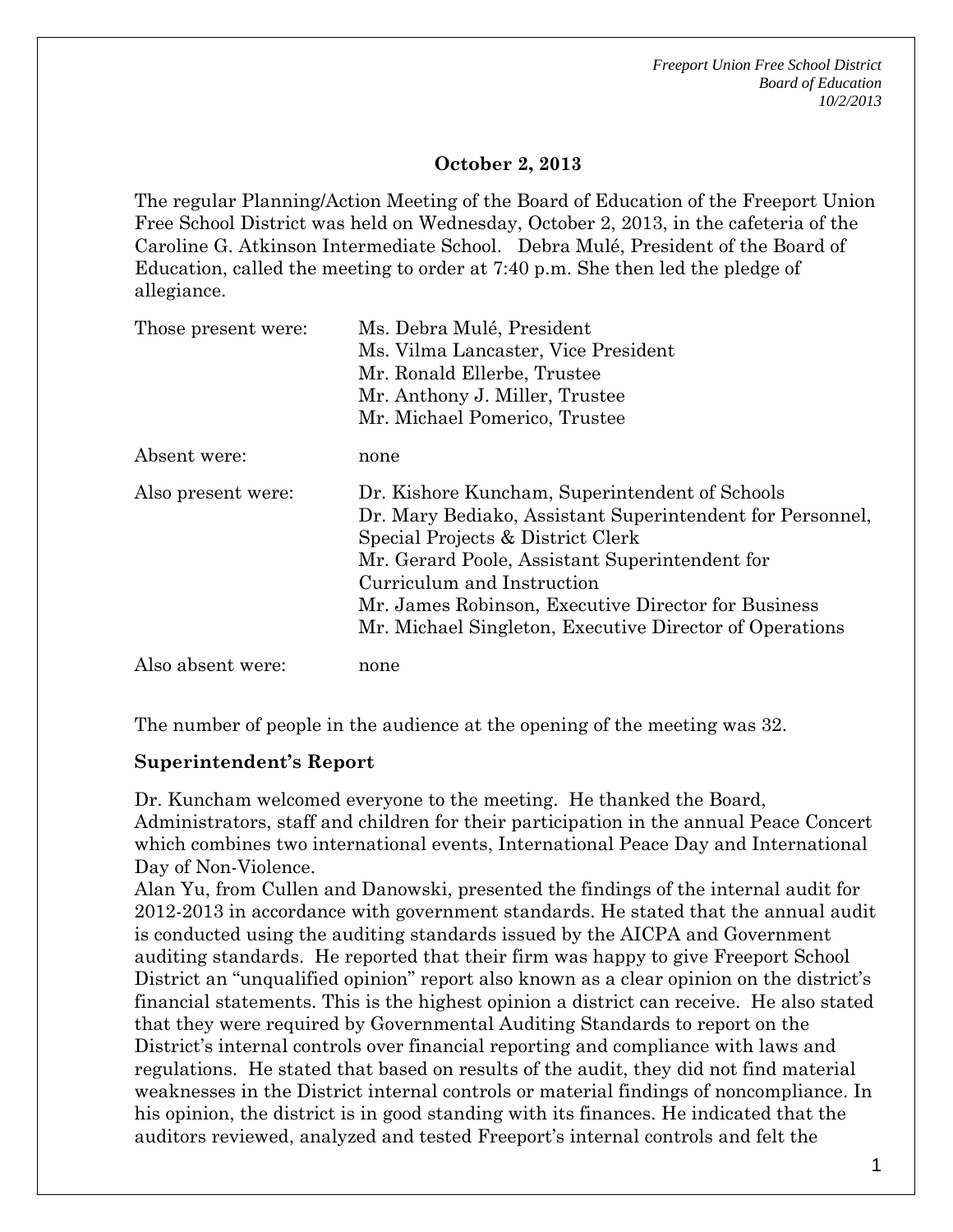monitoring and segregation of duties, along with the positive fund balance and AA Bond Rating by Standard and Poors, were very positive. He thanked the Superintendent, his Administration and personnel for their assistance and cooperation during the audit. Dr. Kuncham also thanked Mr. Yu, Mr. Robinson, Ms. Miao and the entire Business Office Staff for their hard work in completing the 2013 external audit.

## **Educational and Fiscal Challenges**

Dr. Kuncham introduced Mr. Gerald Poole, Assistant Superintendent for Curriculum and Instruction who gave a power point presentation regarding the 3rd through 8th grade New York State test scores and the educational challenges facing the District with the introduction of the new Common Core State Assessments. Principal Amanda Muldowney, Principal Johane Ligondé, and Principal Connie Velez spoke about Action Plans, Goal Setting for Students and Action Plans for English Language Learners and Special Education Students.

Mr. James Robinson, Executive Director for Business continued with the Power Point Presentation regarding the fiscal challenges facing the District. (the power point presentation for the Educational and Fiscal challenges presented by Mr. Poole and Mr. Robinson is attached)

The Superintendent summarized the presentation as follows;

Freeport Public Schools have very real educational and budget challenges. The Tax Levy Cap, ongoing Gap Elimination Adjustment, tax certiorari, assessments, the Affordable Care Act and the shift in base proportions are all impacting the District's budget.

He commended the Board of Education for making the decision to challenge the State for the inequities in funding education in New York, with the assistance of REFIT, by joining a lawsuit initiated by the Teachers Union and more than 32 other Districts.

He pointed out that Freeport has lost more than \$31 million dollars in aid that was owed to the District over the last four years through the Gap Elimination Adjustment (GEA). The GEA is nothing more than the State plugging the hole in their budget on the backs of our students.

He asked parents to get involved now. Policy makers have heard enough from Teachers and Administrators. They need to hear from parents. Advocacy must start now because without any real change the children will be negatively impacted. On the Elementary level class sizes are almost at 30 and class sizes are also up on the secondary level. Dr. Kuncham asked parents to advocate for the elimination of the GEA, Tax Cap reform and unfreezing of the Foundation Aid. He indicated that there is nothing left in the budget to cut and he implored the Board to consider piercing the cap for the 2014-2015 budget.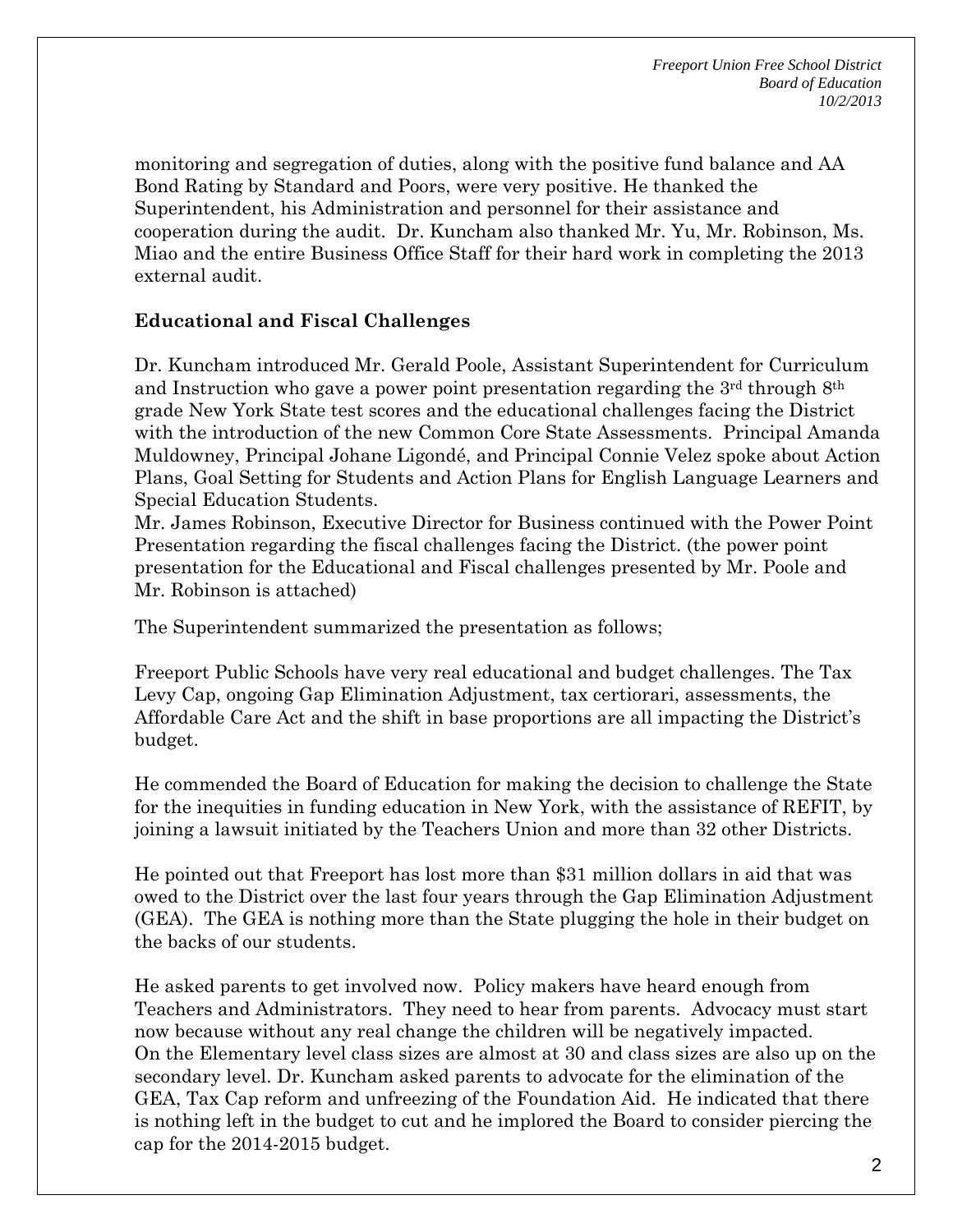*Freeport Union Free School District Board of Education 10/2/2013*

## **Questions from the Public**

The public was given the opportunity to address the Board of Education. Each speaker was allowed to address the Board for four minutes on any topic. The Board and administration addressed the comments from the public.

## **Items for Action**

On a motion by Mr. Pomerico and a seconded by Mr. Miller the following item was approved:

## **CSE/CPSE Minutes**

**BE IT RESOLVED,** that the Board of Education of the Freeport Union Free School District hereby accepts the minutes of the meetings of the committees on special education and preschool special education for the following dates:

September 1, 12, 18, 19, 2013

The vote was unanimous, Ellerbe, Lancaster, Miller, Mulé and Pomerico.

On a motion by Ms. Lancaster and a seconded by Mr. Miller the following item was approved:

## **Acceptance of the 2012-2013 External Audit Report**

**BE IT RESOLVED,** that the Board of Education of the Freeport Union Free School District hereby accepts the Financial Audit Report for the fiscal year 2012-2013 as prepared by our independent external auditors.

The vote was unanimous, Ellerbe, Lancaster, Miller, Mulé and Pomerico

# **Executive Session**

At 9:15 p.m. Mr. Ellerbe moved to adjourn to executive session for one specific matter of personnel.

The motion was seconded by Ms. Lancaster and passed unanimously.

The vote was: Ellerbe, Lancaster, Miller, Mulé and Pomerico.

At 10:00 p.m., on a motion by Mr. Ellerbe and a second by Mr. Miller the Board returned to open session. The motion carried unanimously.

The vote was; Ellerbe, Lancaster, Miller, Mulé and Pomerico.

# **Adjournment**

At 10:01 p.m. with no other business on a motion by Mr. Ellerbe and seconded by Mr. Pomerico, the Board adjourned the meeting.